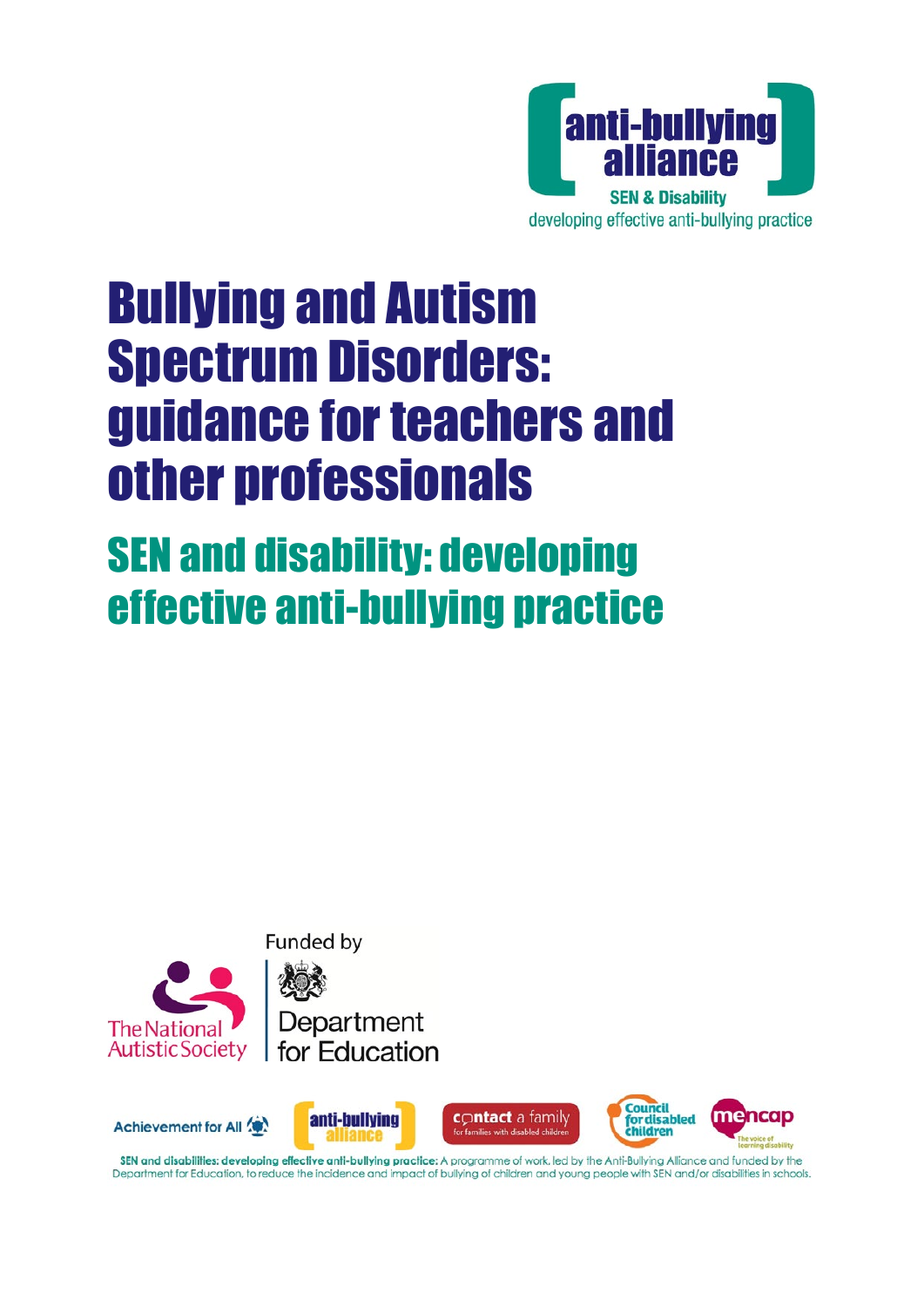# **Contents**

| SEND: developing effective anti-bullying practice programme of work                             | 3              |
|-------------------------------------------------------------------------------------------------|----------------|
| About this guide                                                                                | 4              |
| Summary                                                                                         | 5              |
| What is bullying?                                                                               | 6              |
| What is Autism or an Autism Spectrum Disorder?                                                  | $\overline{7}$ |
| What we know about bullying and autism                                                          | 9              |
| Action that school leaders can take/oversee - What does everyone<br>in the school need to know? | 13             |
| <b>Useful Contacts</b>                                                                          | 17             |
| <b>Notes</b>                                                                                    | 18             |
| <b>Reference List</b>                                                                           | 20             |
| Acknowledgements                                                                                | 22             |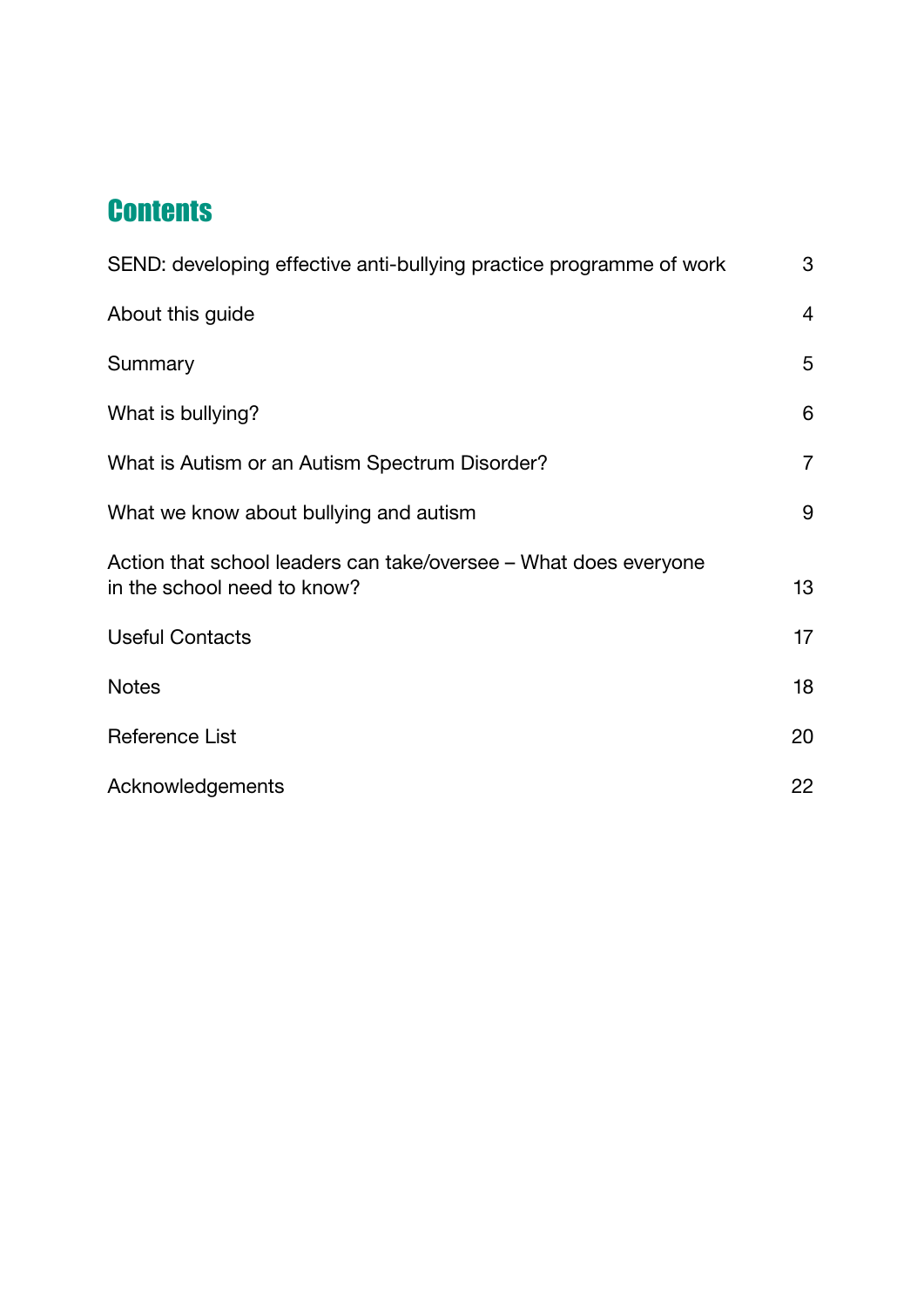# SEND: developing effective anti-bullying practice programme of work

Evidence shows that children and young people with special educational needs and disabilities (SEND) are significantly more likely to be bullied or victimised than those who don't have any SEND.

From 2013–2015 the Anti-Bullying Alliance (ABA) will be leading on the most extensive programme of training and resources ever undertaken to reduce the incidence and impact of bullying of children and young people with special educational needs and disabilities in schools. ABA will be working in partnership with Achievement for All 3As, Contact a Family, Mencap and the Council for Disabled Children. We plan to do this by:

- improving practice in schools
- early intervention through support for parents and carers
- disseminating information to the wider sector
- ensuring our training and resources are influenced and informed by children and young people with SEND themselves

This project is funded by the [Department for Education.](http://www.education.gov.uk)

During the course of the project we intend to provide training to 1000s of schools, parents and carers and other professionals to reduce the incidence and impact of bullying of children and young people with SEND.

To support this work and to ensure we are sharing our resources and learning we have created an ["information hub"](http://www.anti-bullyingalliance.org.uk/1198) which, over the course of the programme, will house lots of resources and information.

You can find it here: http://www.anti-bullyingalliance.org.uk/1198.

This module forms part of this programme and was written by the National Autistic Society (NAS).

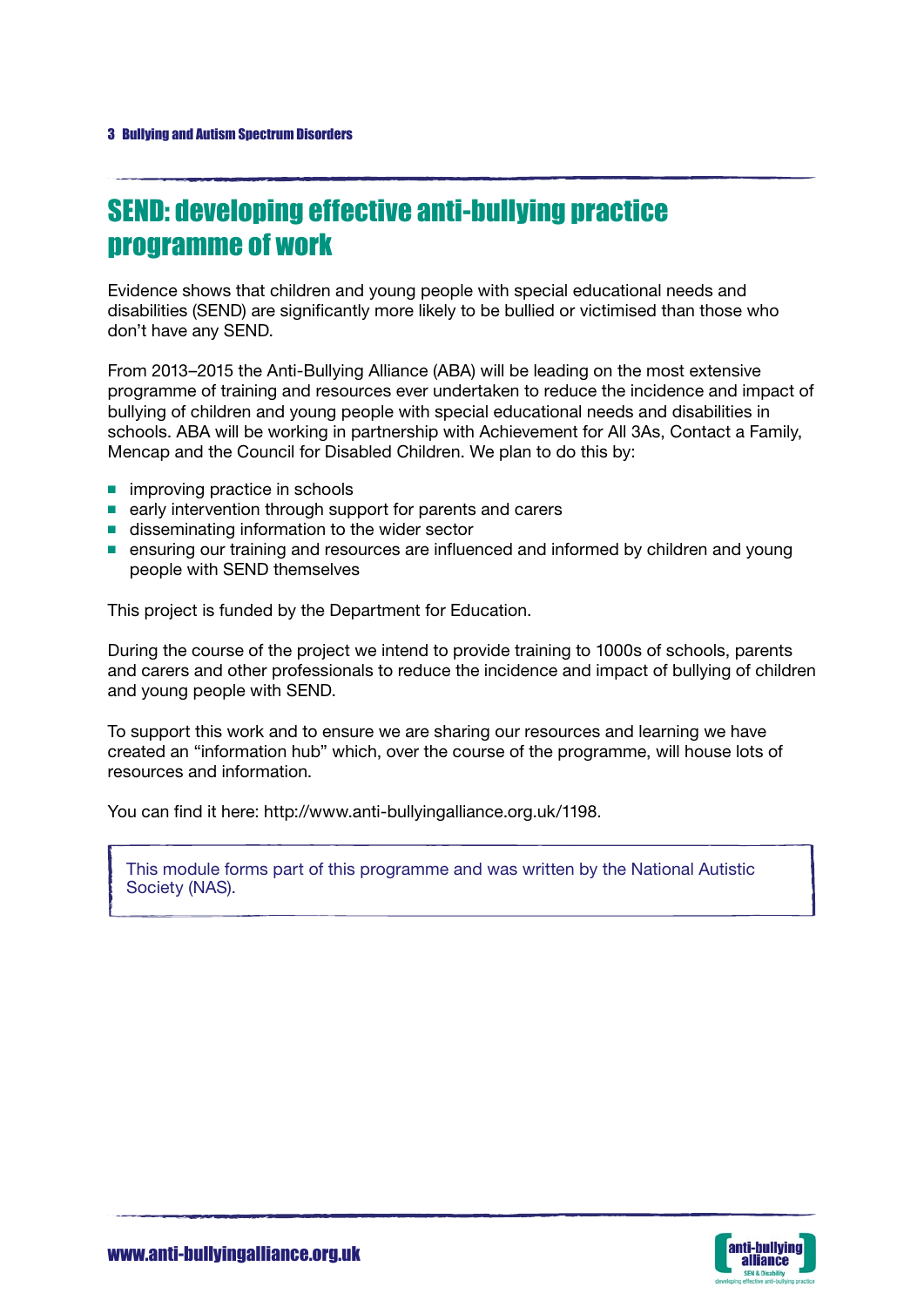# About this guide

This guidance gives a unique insight and is intended to help teachers and other professionals understand the issues around bullying and children and young people who have an Autism Spectrum Disorder (ASD).

It is written to apply to schools but could also apply to other settings for children and young people. It draws on evidence from both the research literature and evidence derived from consultation with children and young people with autism. It outlines the specific issues that schools, teachers and other professionals should be aware of where autism and bullying are concerned and also outlines actions that teachers and other professionals should take to prevent and respond to bullying of children and young people with autism.

A PowerPoint presentation is available to be used alongside this resource. This will enable you to share the key messages from this paper with your colleagues and can be used in planning autism awareness workshops for pupils and staff; and also provides important background information to school leaders and others in the planning, implementation and review of anti bullying policies and procedures in schools.

For the purpose of this guide we mean 'young people' to refer to all children and young people.

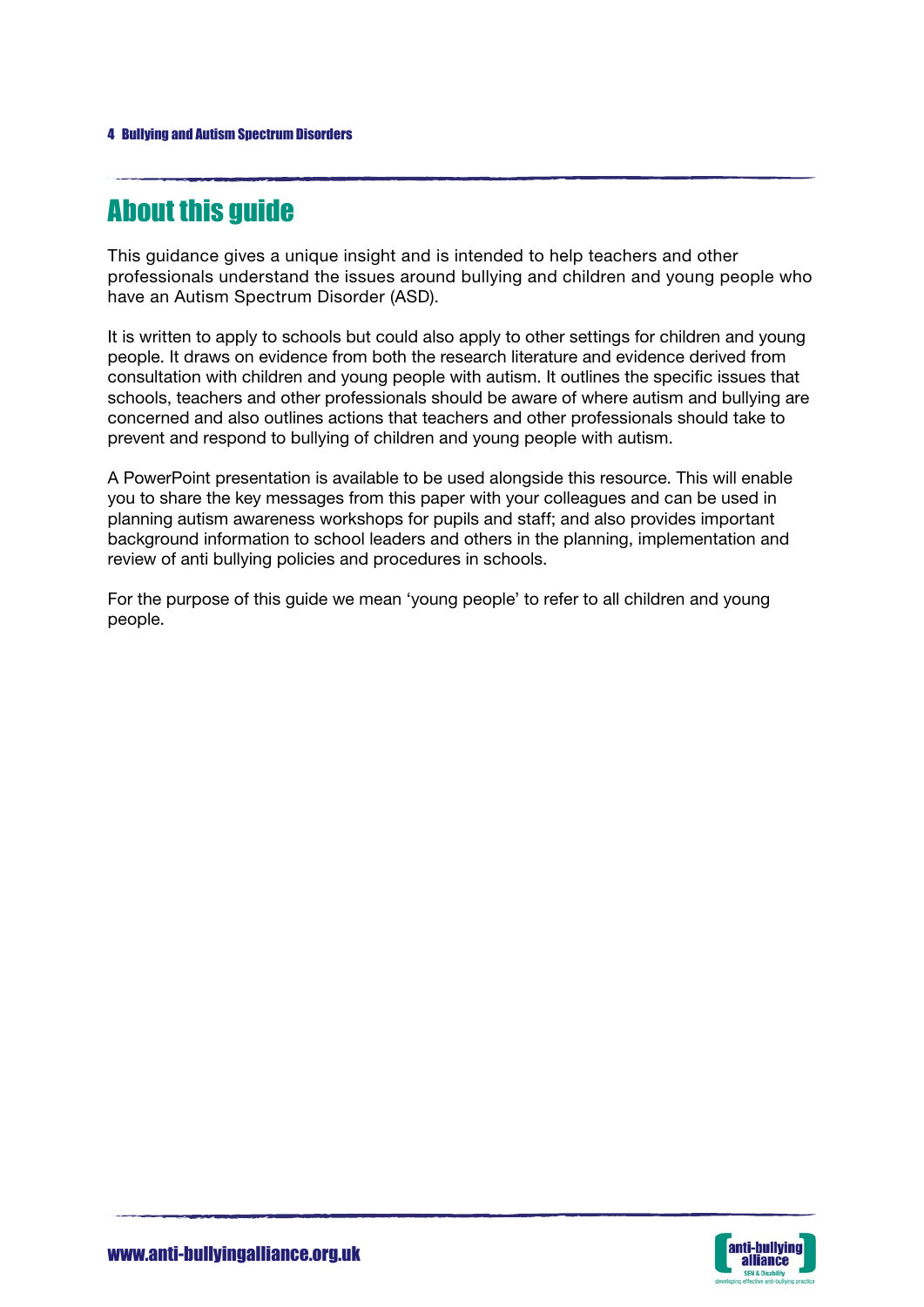# **Summary**

Bullying is an important issue for all pupils but children and young people with autism are particularly vulnerable. The most recent evidence from the NAS survey and young persons focus group corroborates the evidence of all the recent research studies reviewed for this paper. There is clear evidence that bullying of pupils with autism is widespread and has devastating consequences for the emotional well being and learning potential of pupils. Understanding and respect are key. A multi layered approach could help, based on improved autism awareness for everyone within the school community, close partnership with parents and identifying and implementing peer support and strategies that address the most pressing autism specific needs, enabling each pupil with autism to engage socially and be better understood by other pupils.

### Schools should:

- Talk to young people with autism about what approaches they would like adopted
- Talk to young people about bullying and autism
- Make sure school rules about bullying are clear
- Identify risk times and places
- Choose working groups and teams yourself or assign specific seating positions.
- Examine group dynamics
- Act as positive role models
- Celebrate positive behaviour
- Develop circle of friends and other peer support approaches
- Designate an area for quiet play
- Create structure at break time
- Introduce mentors and/or mentor groups
- Introduce buddies for home to school transport
- Stagger break times, where possible
- Offer pupils with autism a dedicated quiet space at breaks
- Involve parents and carers in the development of strategies

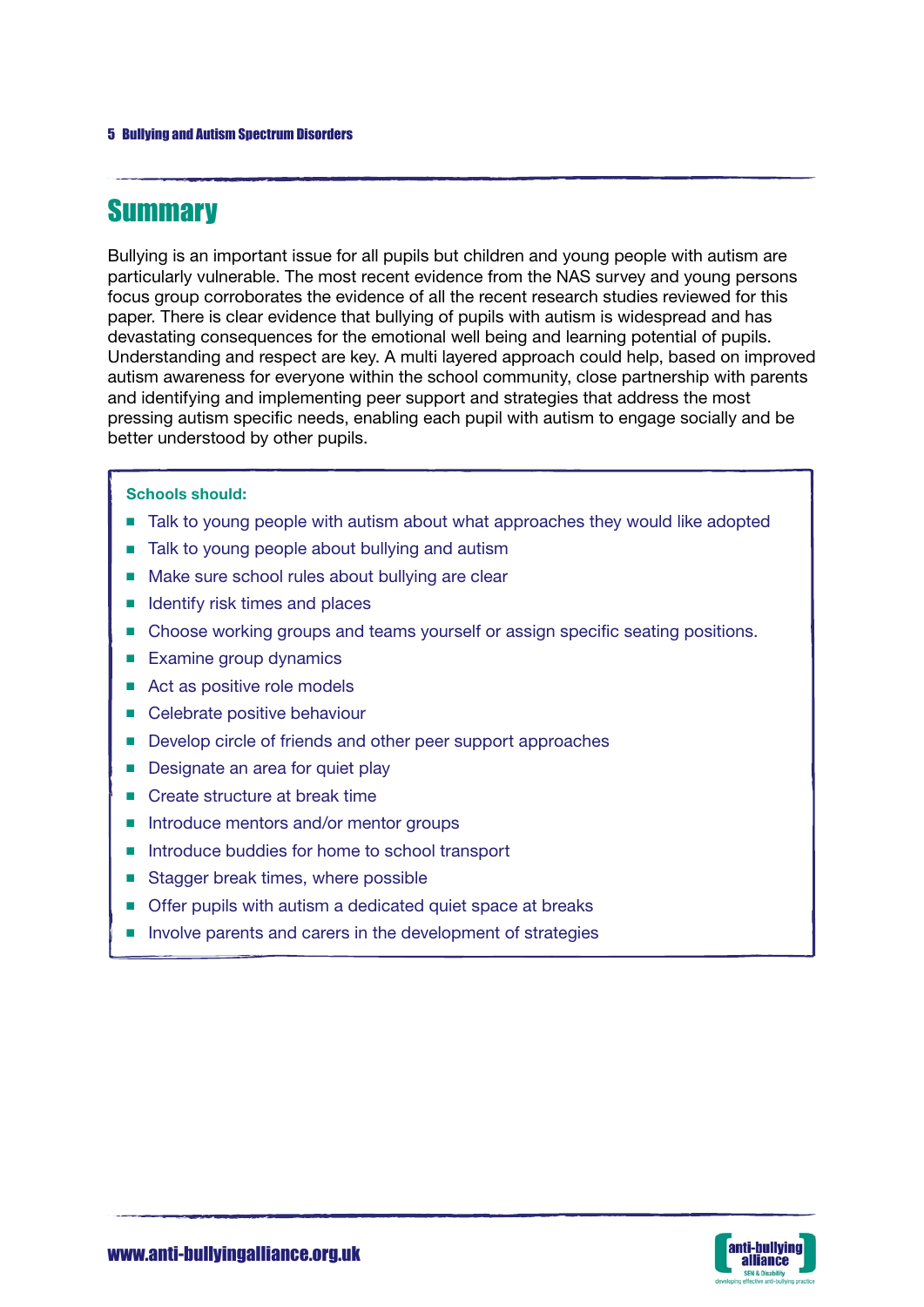# What is bullying?

The Anti-Bullying Alliance (ABA) defines bullying as:

"the repetitive, intentional hurting of one person or group by another person or group, where the relationship involves an imbalance of power."

It can happen face-to-face or through cyberspace.

It can be expressed through physical violence and destruction of property, through verbal abuse, taunting and criticism or through psychological abuse. As such bullying can range from being very overt and easy to identify (when witnessed) to incredibly subtle and hard to distinguish from friendly jokes or 'banter'.

In response to a survey by the NAS in 2013, one young person with Asperger's said:

### 'Bullies can be made out of anyone. There is no prerequisite for a bully. If you hurt or offend someone with malicious intent, you are bullying.'

More than 1 in 100 people have autism. This is about 1 child in approximately every 3 school classes. This means that around 700,000 people and their families are affected in the UK alone. The latest research from 2012 shows startlingly that over 80% of children with Asperger syndrome, or high functioning autism, reported that they had been bullied in school (Bancroft et al 2012).



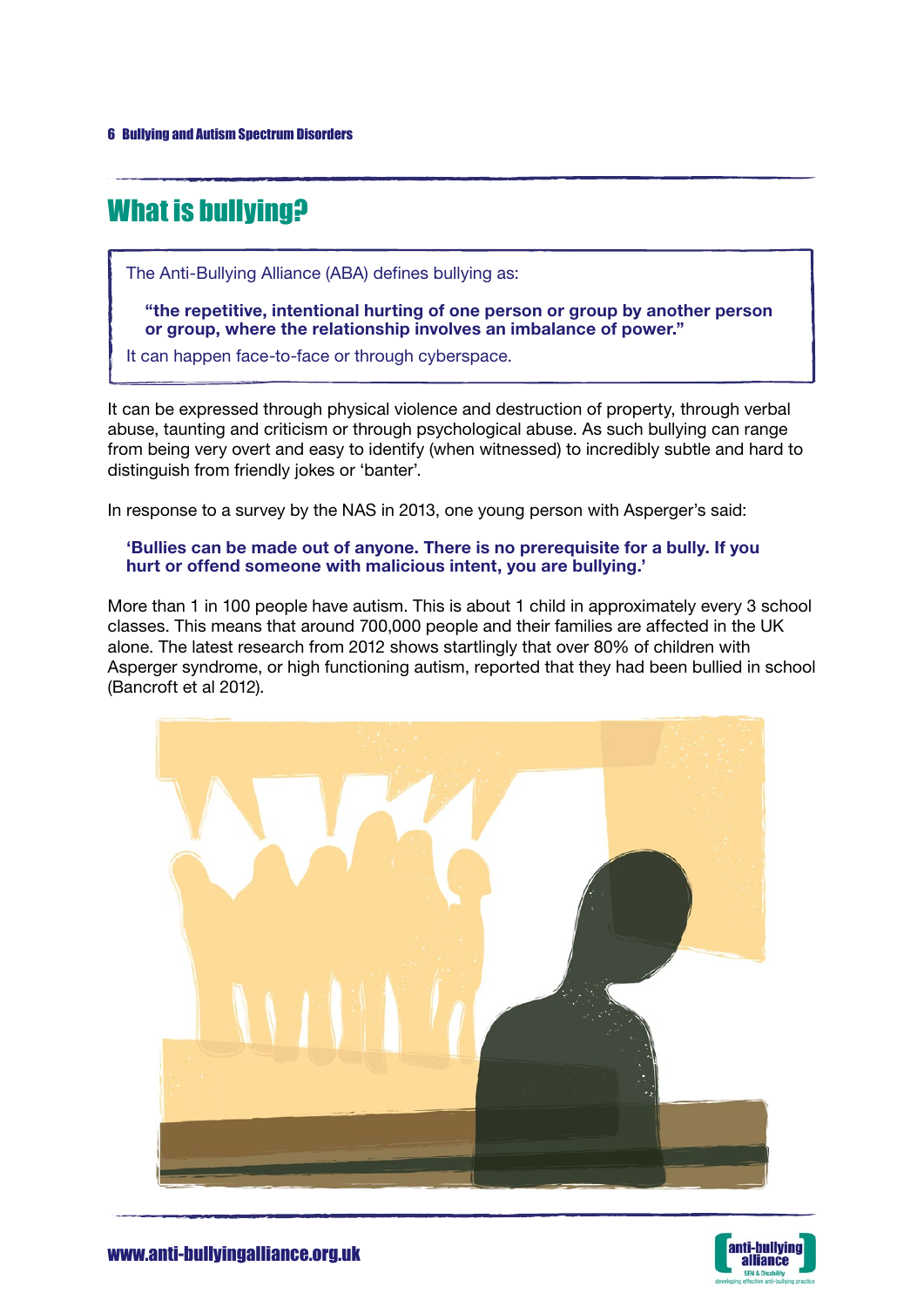# What is Autism or an Autism Spectrum Disorder?

Autism is a lifelong developmental disability that affects how a person communicates with, and relates to, other people. It also affects how they make sense of the world around them.

It is a spectrum condition, which means that, while all people with autism share certain difficulties or traits, their condition will affect them in different ways. Some people with autism are able to live a relatively independent life while others may have accompanying learning disabilities and need a lifetime of specialist support. Some people with autism may

- have sensory issues, that is a under or over sensitivity to sounds, touch, tastes, smells, light or colours.
- have difficulties with the vestibular system which aids us with balance, posture, vision and coordination (Myles et al 2000)
- have problems with proprioception. The proprioceptive system enables us to carry out movements without thinking about them e.g. walking up a step or getting dressed. It can also negatively impact upon our ability to balance or correct ourselves when we lift etc (Myles et al 2000).

These can cause very significant difficulties in every aspect of daily life.

Asperger syndrome is a form of autism. People with Asperger syndrome are often of average or above average intelligence. They may have fewer problems with speech than people with autism but may still have difficulties with understanding and processing language and may speak in a particular tone which can set them aside from others. Children with Asperger syndrome may experience difficulties with their proprioceptive and vestibular systems which may mean that they find sport and other physical activities challenging. Effects of these difficulties maybe being the last to be picked for a team or finishing behind everyone else on sports day (NAS 2013). Autistic features can be seen in people with good language and cognitive ability (Howlin 1997). Many children with autism are bullied due to their 'different behaviours and characteristics …. easy targets for chronic, frequent and severe bullying' (Heinrichs 2003).



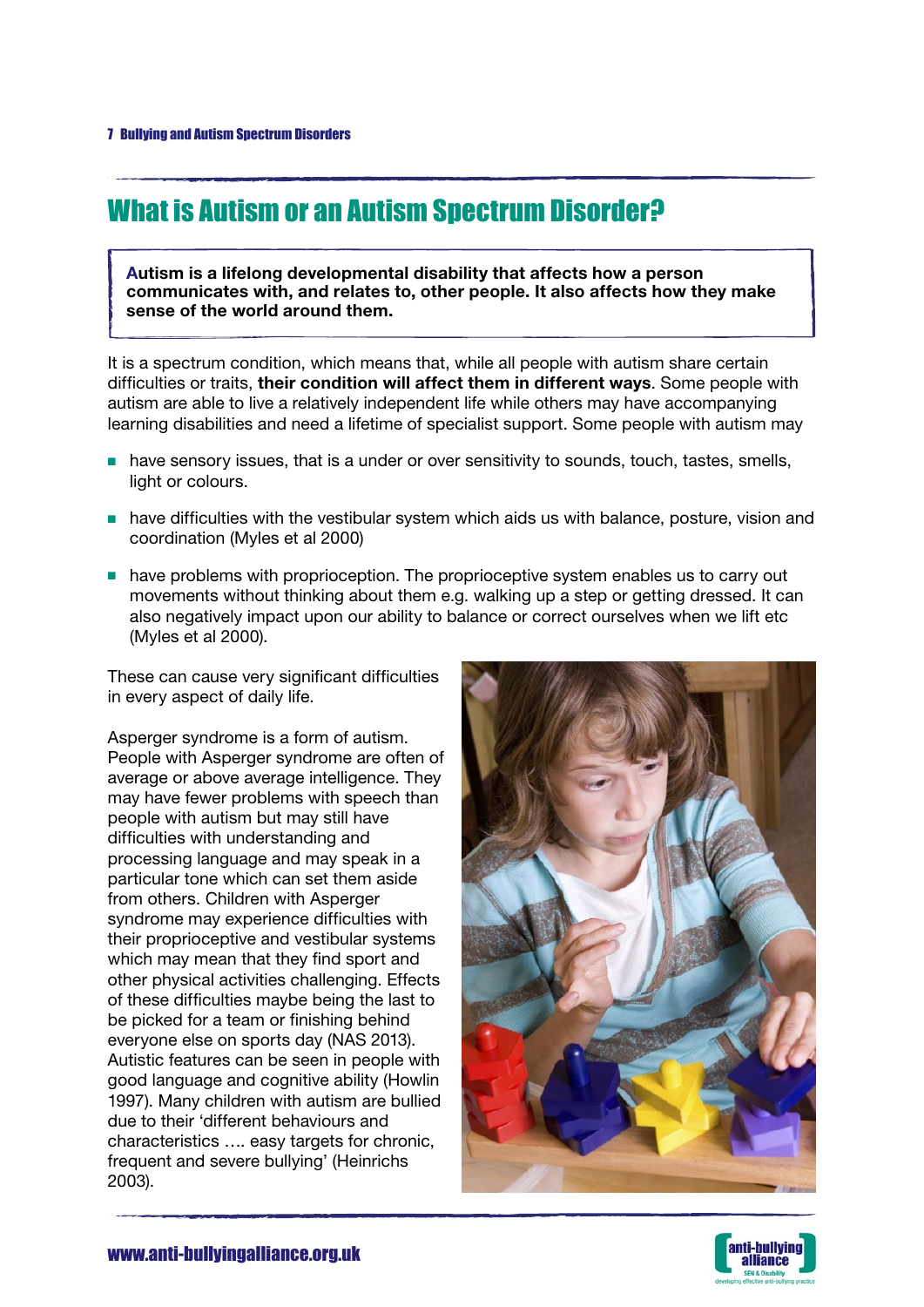Every individual with autism and Asperger syndrome is an individual and their life and learning is affected by their autism in a way that is unique to them. The term Autism Spectrum Disorder is often used as an umbrella term for the spectrum. In this resource we use the terms autism and autism spectrum disorder. It is important when referring to a child or young person with autism to use the terms to describe their condition that they are comfortable with. For more information, visit the National Autistic Society website at www.autism.org.uk.



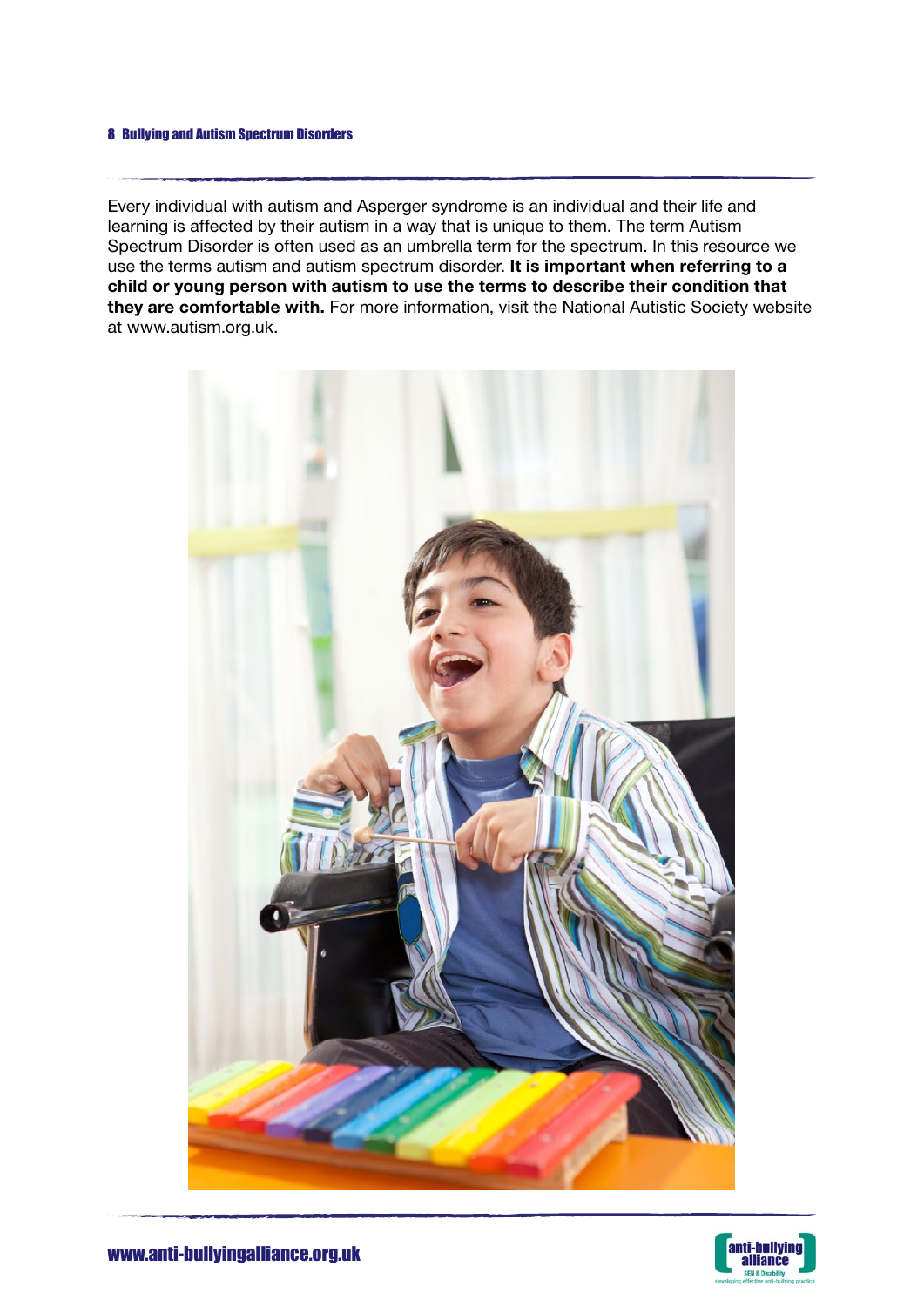# What we know about bullying and autism

# Children with autism that are bullied

All who work with children and young people with autism will be aware that bullying is a significant issue. The extent and the consequences of bullying are shocking.

Figures for the number of children with autism bullied at school differ greatly and range between 40% and 82% (Rowley et al 2012 and Bancroft 2012); but there is consensus that the incidence is high and totally unacceptable. This data may understate the issue as not all children with autism will be aware when they are being bullied (Sofronoff 2011), so will not be able to report it. There is also strong evidence that siblings and parents of children with autism are being bullied too (Anderson et al 2011).

Bancroft 2012 found that unfortunately 63% of young people with autism have been bullied at school. This rises to 75% when we look at secondary school age, and 82% of young people with high functioning autism or Asperger syndrome. Schools' responses to bullying vary greatly. While some schools have excellent strategies, others do not always recognise the seriousness of the issue.

In response to a 2013 NAS survey, one young person commented that:

### 'Sticks and stones may break my bones and words leave emotional scars that never heal.'

Every young person who responded to the recent survey reported feeling upset, lonely and losing confidence as a result of being bullied. Many also described how being bullied makes it harder to trust friends, teachers and parents.

### One young person described how being bullied has so destroyed his confidence and trust in people that being in 'social situations feels like a punishment'.

Young people with autism may be more likely to be bullied due to increased 'credulity' and 'gullibility' (Sofronoff et al 2011), that some children with autism may have as a result of their developmental difficulties, and that this leaves them vulnerable to exploitation. For example, a girl with autism is cajoled by three classmates, masquerading as 'friends', to place drawing pins on a teacher's chair; being told that 'Miss likes jokes' (Heinrichs 2003).

#### This notion is backed up by evidence from the NAS focus group. Comments included that members of the group learnt to be 'suspicious of peoples actions' and one of the group reported that they 'missed being able to trust somebody'.

Research found that children with autism who demonstrated bullying behaviours were likely to have 'psychological impairments including psychiatric comorbidity' (Zablotsky et al 2013). It also found that the amount of bullying can be directly related with the level of impairment: a finding that has huge implications for children displaying bullying behaviour, children who are being bullied, school staff, parents and healthcare professionals. Whilst it is necessary for schools to address all anti-social and bullying type behaviour they have a legal responsibility to ensure that a child is not being disadvantaged or discriminated against

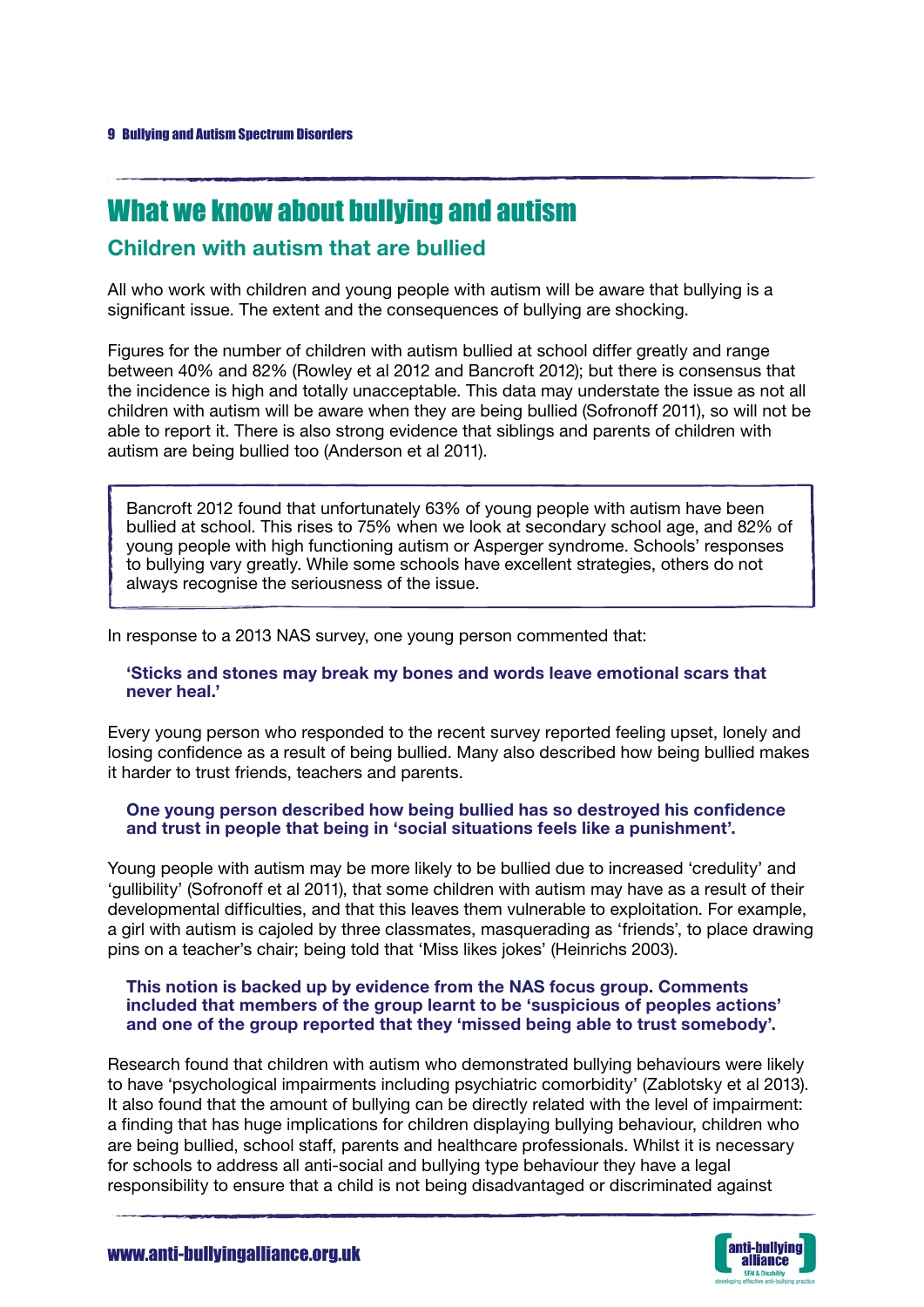because of their disability<sup>1</sup> (Stobart 2009). The same author states that schools should investigate the behaviour's triggers and deal with the issues that led to the disruptive behaviour itself.

An example of this is young people with autism who externalise their problems, such as, not being able to control their anger or frustration are more likely to be bullied (Hebron 2010). There is a risk that other children will know what 'buttons to press' in order to watch a person 'meltdown' which is when the person with autism has had all their resources depleted and the threshold for 'losing it'. Therefore a supervisor may witness a child with autism being very angry and aggressive at lunchtime but due to circumstances has missed the 'snide comments' being aimed at that child since school commenced.

# Young people with autism who display bullying behaviour

There is some evidence to suggest that some people with autism can display bullying behaviour (Kanne and Mazurek 2010, Zablotsky 2013). The authors also report that this type of behaviour is more prevalent among young people with lesser verbal and social skills. Bullying is often due to an 'imbalance of power'. Evidence suggests that bullying is a social activity in that it is often done in pairs (Stobbart 2009) or groups (Kowalski and Fedina 2011) or with an approving audience (Heinrichs 2003). These social factors do not neatly fit in with the isolating traits often found in people with autism.

When people with autism are thought to be bullying it is often because the reporter is focussing on the child's aggressive or externalising behaviours, but not on the child's motivation which is a key component of bullying (Zablotsky 2012).

Evidence suggests that actions often perceived, by others, as bullying often do not stem from a desire to be 'top-dog' but results from various social misunderstandings, such as:

- children with autism wanting to join in activities or fun, but not being sure how to;
- anxiety caused by changes in routines or social rules having been broken, such as walking on the grass or leaving the toilet cubicle door open; and
- not being able to understand another person's perspective or point of view (Rowley 2012, Reid and Batten 2006).

Responses from the recent NAS survey include admissions of that taking part in bullying 'for fun'; and, 'to fit in so I would not be bullied myself, for self-defence purposes'. However another young person with Asperger syndrome was clear, about responsibility for actions, 'If you bully people you have no excuse. It does not matter how your life has panned out so far, it gives you no reason to hurt other people'.

# The impact of bullying of children and young people with autism

There is very clear evidence of the negative impact of bullying continuing to be felt into adulthood (Hebron 2010). For example the NAS focus group reported issues of not trusting people, wanting to be alone and being angry. All of these feelings could be damaging as an

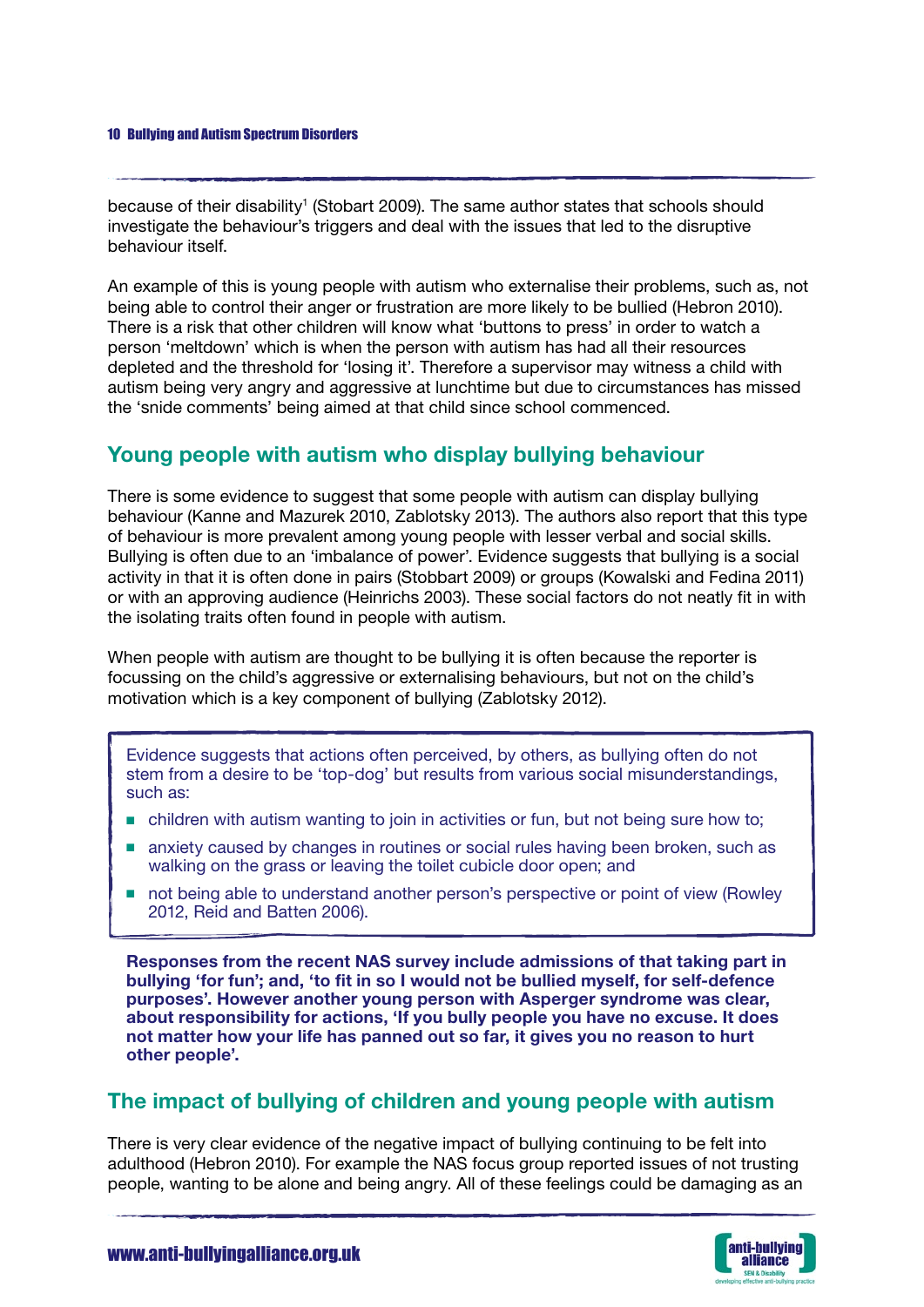adult if not addressed. Much of the research indicates that bullying effects self esteem and increases tendencies for children to make themselves isolated, which in turn makes them more susceptible to bullying (Sofronoff 2011). This view was widely expressed with the focus group, who described the effects of bullying to include:

### 'lowering of self esteem and destroying confidence'.

So pupils who appear to be lacking confidence and do not mix socially are more at risk of being targeted by bullies.

It is vital that incidences of bullying are addressed as quickly as possible as there can be serious consequences for both if this dynamic goes unchecked (Kloosterman et al 2013). The same authors warns that children who display bullying behaviour may develop conduct disorder or start to take part in negative behaviours such as drug and alcohol abuse. Children and young people who are bullied are at risk of becoming depressed, anxious, having low self-esteem and falling behind in the classroom due to poor concentration and or sleepless nights (Kloosterman et al 2013, Hattersley 2009, Reid and Batten 2006). They are also more likely to miss school, leave school at 16 and to be not in employment, education or training (NEET) (DfE 2010).

Bullying interventions need to tackle the conversational and social skill difficulties experienced by children with autism (Sterzing et al 2012). Whilst at the same time addressing the higher incidence of bullying that occurs in mainstream schools by `increasing social integration into protective peer groups<sup>2</sup> and working with other students towards a higher level of empathy and social skills towards their fellow students with autism. This multifaceted approach does appear to be the way forward and will help children with autism to attend school without continually feeling: nervous, upset, stressed, depressed and alone (members of the focus group).

The seriousness of the incidents cannot be over emphasised. One young person recalled how they had

### 'received death threats and had their special medically recommended diet contaminated'.

Being bullied and victimised can lead to 'suicidal thoughts' as well as depression, low self esteem and a lack of confidence (Shtayermman, 2007).

Young people with autism are likely to be more isolated in school in terms of friendship and taking part in extra activities, many will spend break times in a classroom, a quiet corner or the school library in order to avoid the unstructured and less supervised parts of the school day (Wainscot et al 2008).

Pupils with Special Educational Needs (SEN) are eight times more likely to be permanently excluded than their peers who do not have these needs. In 2009–10, pupils with statements of SEN were seven times more likely to be excluded than those with no level of SEN (Office of the Children's Commissioner, 2012). Understanding the causes of behaviour is vital in tackling bullying.

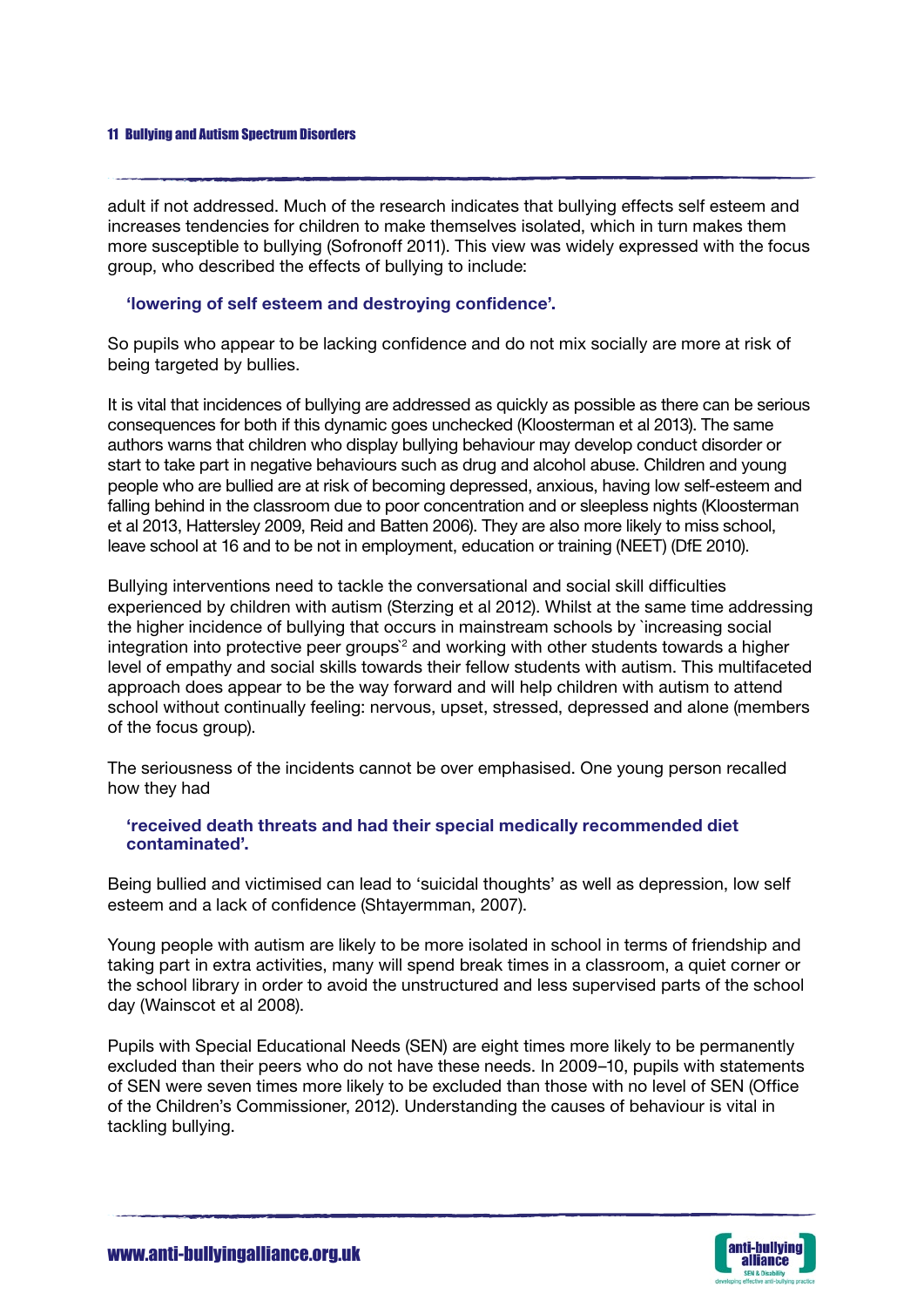For example every break-time a chld is only allowed to play 'chase' with the other children if he is 'it'. The children then 'call him names' so that when he catches them he hits them and is then removed from the situation by teachers (Stobbart 2009).

### This correlates to the experiences of some focus group members who reported 'feeling angry and snapping' in response to be bullied.

Young people with autism, in many studies, were found to struggle in noisy and bustling environments preferring instead a quiet atmosphere with a strict routine and low sensory stimuli (Humphrey 2008, Humphrey and Symes 2010). This was found by Wainscot 2008 to be similar at break times with children with autism often avoiding the playground and preferring to frequent the library or empty classroom instead (Wainscot 2008). However, this isolating behaviour can make young people more susceptible to bullying (Sofronoff 2011, Humphrey and Symes 2010).

# Teachers' response to bullying

Some children with autism report being made to feel 'negative' because of remarks made and actions taken by teachers (Heinrichs 2003). This was widely reported and understandably much resented by young people taking part in the focus group.

'Teachers taking a dislike to you' and 'not responding to bullies appropriately' were mentioned in the focus group as ways of bullying or of making bullying worse. This meant that some young people lost faith in their teachers which made learning even more difficult and the school environment even more 'scary'. Pupils with autism spoke of 'not wanting to go' or being 'scared' of going to school.

### One young person spoke movingly of not having 'much time to recover before you've got to face it again'.

One parent said: 'My child is being bullied – the school say it is his fault for being annoying' (Reid and Batten 2006). Teachers must act as good role models for pupils in relation to how they treat others in a classroom.



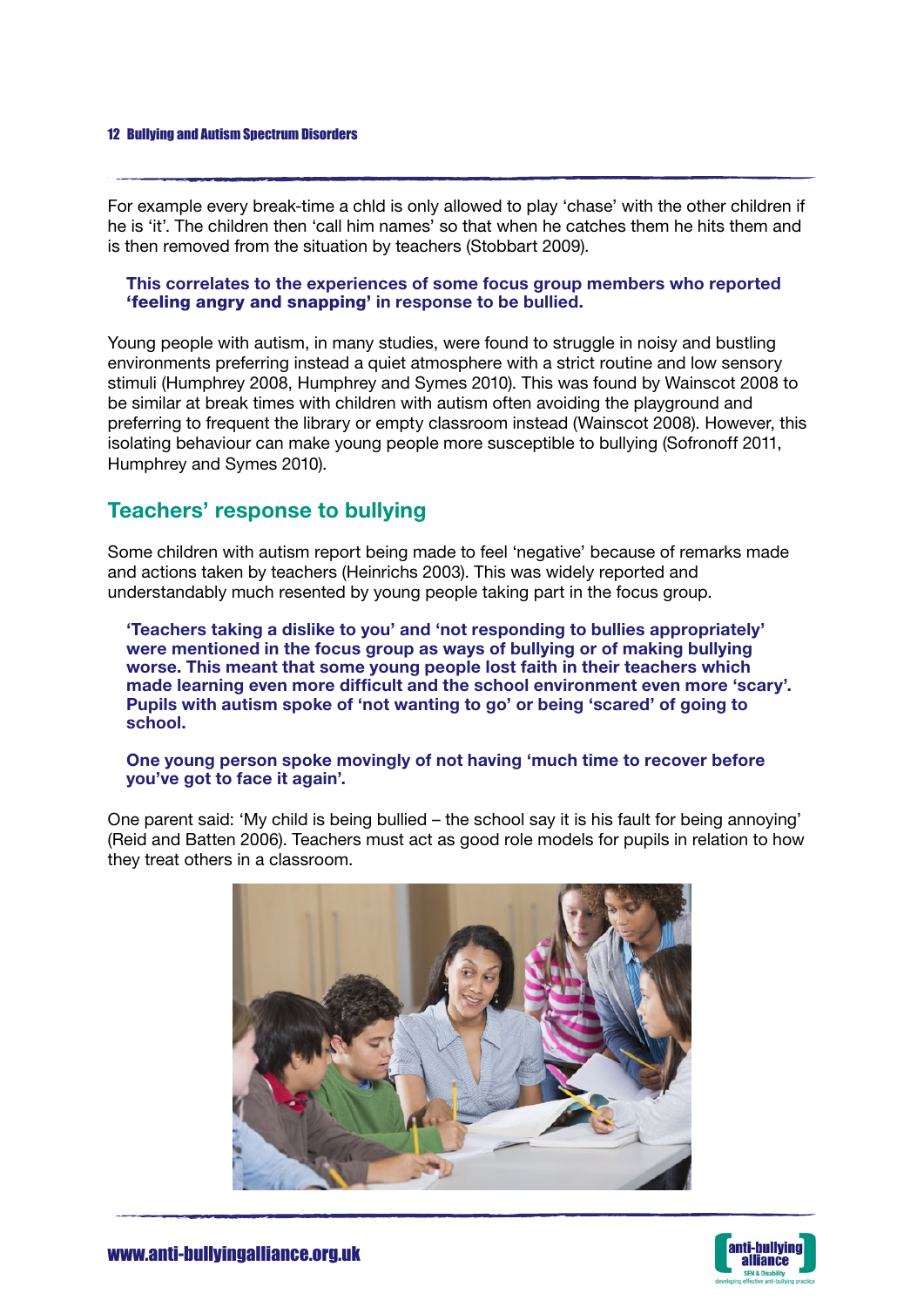# Action that school leaders can take/oversee – What does everyone in the school need to know?

There are some key facts to consider when considering how to address bullying issues in a school, particular for pupils with autism.

- There appears to be a direct link between children who get angry, 'lose their temper' and become aggressive and their being bullied. Children with autism should be taught strategies that help them to stay calm in difficult situations. This may involve them having a quiet area that they can remove themselves too when they need reduced stimuli, or just to escape other people.
- Whilst the typically developing child will learn many skills by experience and transfer these to different situations, children with autism often need to directly learn what is socially appropriate in every new situation and helped to understand the consequences of their actions. More research in this area is needed to help identify skills and strategies that can be used by vulnerable children and their supporters.
- Peer mentoring schemes using non bullied children to support, advise and coach bullied or very vulnerable children could have very positive outcomes.
- It is imperative that children with autism are observed or supported closely as they are not always aware that they are being bullied or due to cognition differences assume that the teacher will automatically be aware when they are being victimised.
- Young people with autism need to be included all school life and this is a key factor in deterring young people from bulling, the more isolated and fewer friends a person has the higher their chance of being picked on (Sofronoff 2011).
- Anger management issues at school due to bullying where highlighted as a key issue by members the focus group. Help in this important area is essential to address the feelings expressed by young people with Asperger syndrome in the focus group who feel they have lost a type of 'innocence' to bullying or 'become socially confused and paranoid'.
- It is important that when listening to a child or young person with autism who is being bullied that the adult:
	- Makes themselves aware of the specific communication needs that this child with autism has such as. allow extra processing time to enable the child to answer your questions, try to avoid sarcasm and metaphors, talk slowly with one topic at a time, use simple sentences, be aware of any communication aids that the person might have and use those if appropriate. (Wing 1996, Atwood 1998).
	- Be aware of any sensory issues that the pupil may have e.g. being distracted by noise or finding direct eye contact painful (Bogdashina, 2003).
	- Provide a private environment and remain compassionate and respond in a calm and even voice. (Heinrichs, 2003).

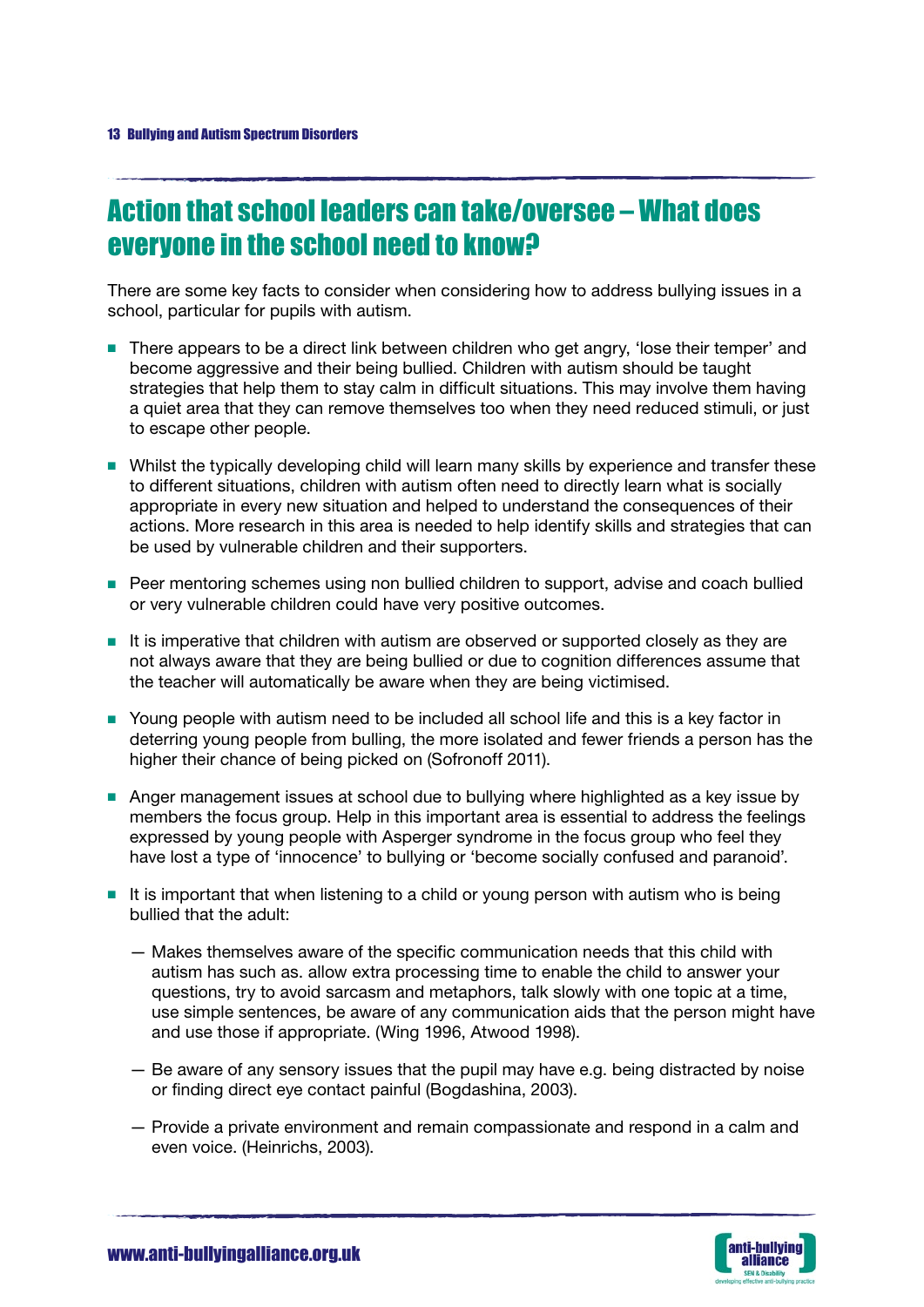# Bystanders:

Numerous studies (Wainscot 2008, Humphrey 2008) suggest that receiving social support from classmates is the most effective way of either supporting the child with autism who is being bullied or in some cases preventing victimisation from occurring at all. With this in mind several authors (Humphrey and Symes 2010, Heinrichs 2003, Cappadocia et al 2012) suggest that it is the other pupils who, in many ways, could hold the key to reducing the numbers of people with autism being bullied.

Pupils should be included in bullying prevention strategies and programmes as a means of developing a sense of ownership and responsibility. There is also perhaps a need for a child to know how to intervene in a bullying situation so they remain safe, do not get into trouble by using violence or do not escalate a complicated and emotion fuelled situation.

If a bystander does get involved in a situation it would be very helpful to have a named person they can go to in order to debrief, document the incident and who is able to give some appropriate support. There is a danger that if bystanders are not utilised in a positive way in the bullying dynamic then they provide an audience for the bullying (Cappadocia 2011).

'Other pupils do not like what they see as different', 'are not respectful' and are 'not informed about the issues' are some reasons why members of the focus group believed that people with autism are bullied.

# Young people who display bullying behaviour:

It is important for school staff to approach the person who has been bullying in a skilful manner as depicted below:

- Try to change the young person's thinking and perceptions, try to encourage empathy/ understanding.
- Re-directing the person who is bullying's energy and their need to feel powerful.

This could even be done by making the young person responsible for a person who is being bullied. This strategy also gives the young person who has bullied an opportunity to see the negative impact of victimising people and a chance to be empathetic (Dublin 2007). The same author suggests the idea of positive mentors for children who bully and claims that rates of victimisation have dropped when this approach has been adopted.



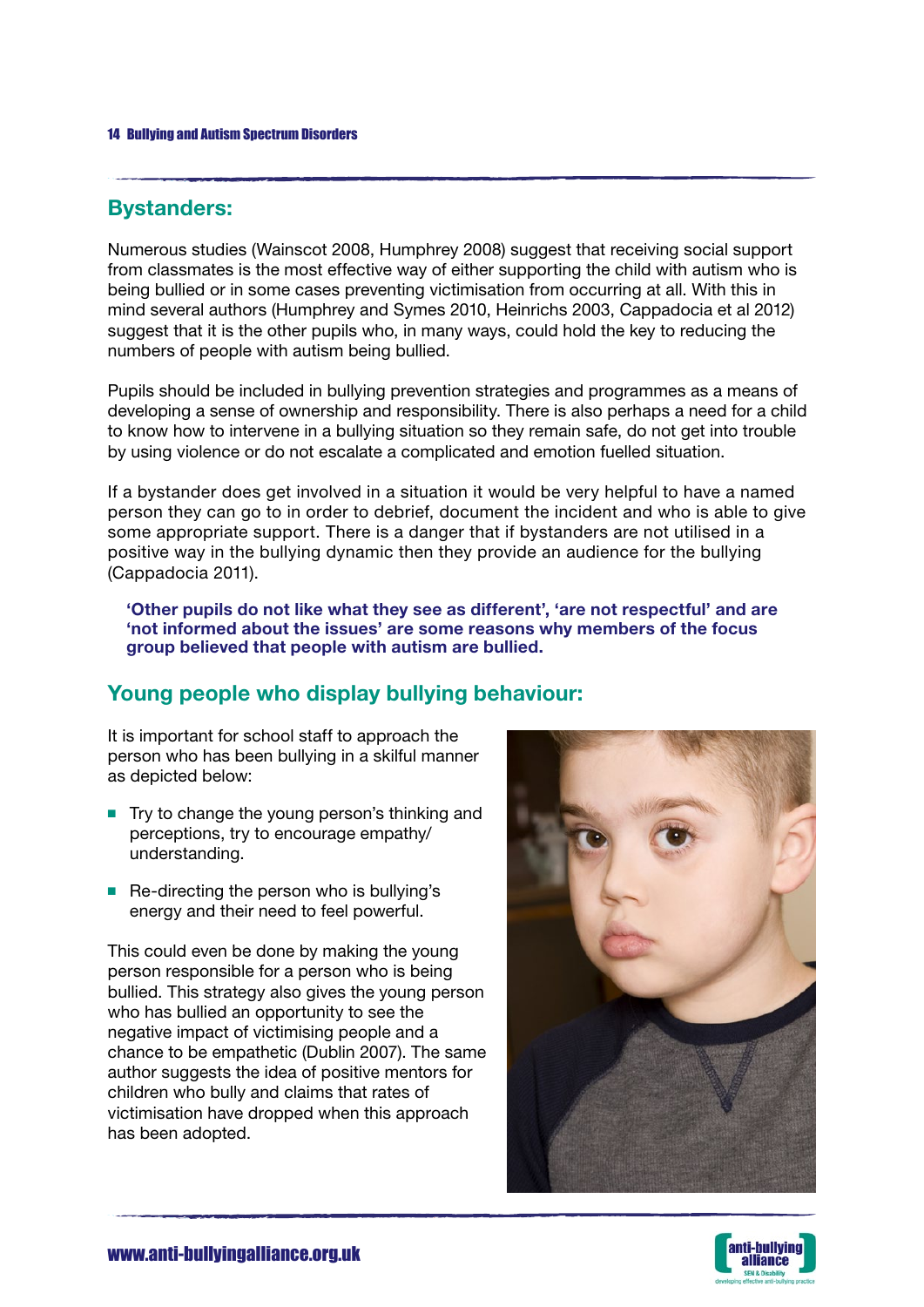# Understanding autism:

It is imperative for the school to be aware that pupils with autism have needs that are distinct from those pupils with SEN and also those without SEN. Promoting a greater understanding of autism amongst peers in the classroom is a useful strategy in both primary and secondary schools.

One possible way to achieve this would be to make autism a part of the entire school's learning curriculum with lessons and assemblies about Autism and the impact that it has for the individual (Stobbart 2009).

Pupils need to learn about autism and other differences, from very early on. Including learning about autism could be included in assemblies or PSHE lessons for primary school children, with regular additional learning opportunities about difference for older children and young people. Perhaps these could be include debates, role play and so on. Some schools have developed workbooks where pupils understand their own strengths and weaknesses as a way of understanding that everyone is different. It might be possible to use assemblies to talk about differences, for teachers to award credits and house points for kind behaviours as ways to empower peers to help prevent bullying or to understand how to report it.

# Break times:

Young people with autism often experience bullying during break times and at times of un-structured play. Playtimes should be made more structured as away of supporting children with autism. Offering a quiet safe place to go would be positive and not disruptive to the school routine. Schools might want to consider:

- Creating lunch time clubs
- Staggering lunch times
- Providing more structured playtimes
- Training adult supervisors during break times

# Training and school staff:

There is a need for more staff training regarding detecting different types of bullying early and dealing with it effectively and appropriately. Self reflection and critical self awareness is an important aspect of this. Teachers and school staff must set an example to others by not bullying pupils who have autism. This behaviour might be unintentional, for example, telling off a pupil with autism for not listening, because they were being distracted by the sound of the grass being cut and then labouring the point several times (Dubin 2007).

One researcher (Fisher et al 2013) has devised a social vulnerability questionnaire which identified four specific areas of social vulnerability: 'risk awareness', 'social protection', 'perceived vulnerability' and 'parental independence'. This author proposes that the higher the person scores the more at risk they are from bullying. Children with autism scored poorly

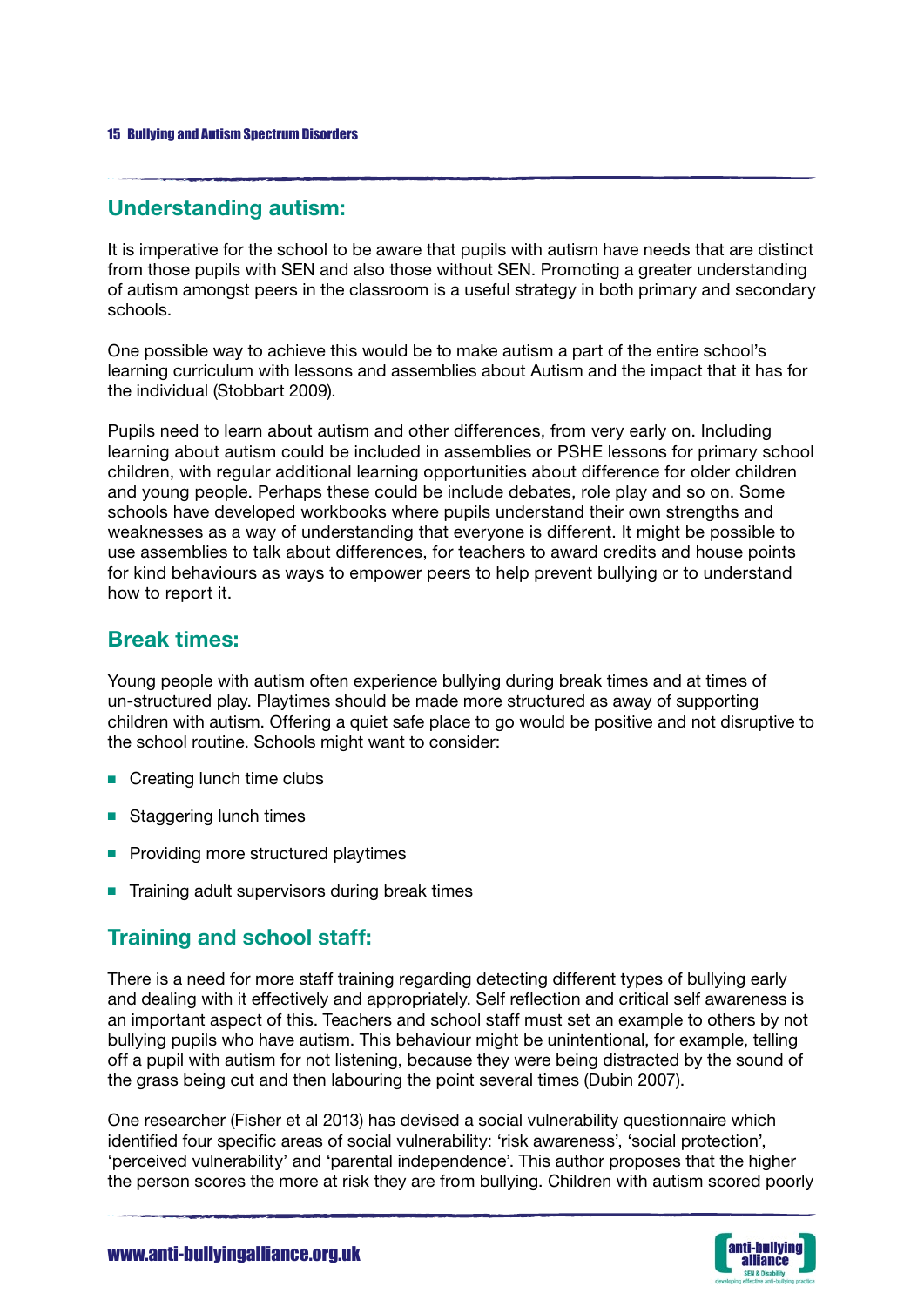on the social protection section due to their difficulty in making friends. It might be possible for schools to adopt similar questionnaires in order to be aware of specific risk factors, Please see reference list for details of Fisher`s work.

Members of the focus group highlighted the difficulties associated with tackling bullying. Some members felt that 'teachers needed to do more' and 'treat bullying seriously' and some held a view in that they considered punishing bullies with sanctions such as detention was often ineffective as was teaching about bullying. There was general agreement amongst the young people in the focus group that autism awareness training and peer support were amongst the most effective strategies.

Finally, teachers may benefit from additional training focused on developing further acceptance and understanding of the unique viewpoint and skills that pupils with autism bring to the classroom. In particular members of the focus group would be keen for teachers to be reminded that their humour or 'banter' can be misinterpreted by others and could possibly set a precedent to potential bullies. Teachers need a place to unload, reflect and be able to vent frustrations in a quiet place with trusted colleagues. SENCOs could play a really important part in this.

## Peer support:

One tried and tested strategy is the 'circle of friends' where a group of six to eight children volunteer to support the child with autism by including them in games, sitting with them at lunch or taking part in group tasks with them. Not only would this support the child with autism but would enable the members of the group to become aware of difference and disability.

Social support increases the young person with autisms resilience not only to bullying but to the consequences of bullying such as depression and lowered self esteem (Humphries 2008). Children often complained of being bullied during class change over so ensuring that there is appropriate adult supervision at this time is essential (Hattersley 2009), or by introducing a buddying system to ensure that the most vulnerable children remain safe.

## Parents:

It is important that parents are included in helping to solve bullying problems in schools. There is also the risk that if a child is bullied by their parents then they will potentially be more likely to bully others (Cappadocia 2012). So general support for children being bullied at home would be very beneficial and help to break the bullying habit. It is very positive to have `bullying` as an automatic agenda item on Parent Teacher Organisation agendas. With this in mind having an information session about autism could also be very productive.

Parents of children with autism need to be included in schemes and approaches being implemented to support their child, such as, a peer mentoring scheme.

The NAS focus group did not identify the important role that parents played in identifying and supporting pupils with bullying behaviour and the impact of bullying. This might be an example of how some individuals with autism can see things very concretely, that is school and home are different entities unrelated to each other. This could indicate that the incidence

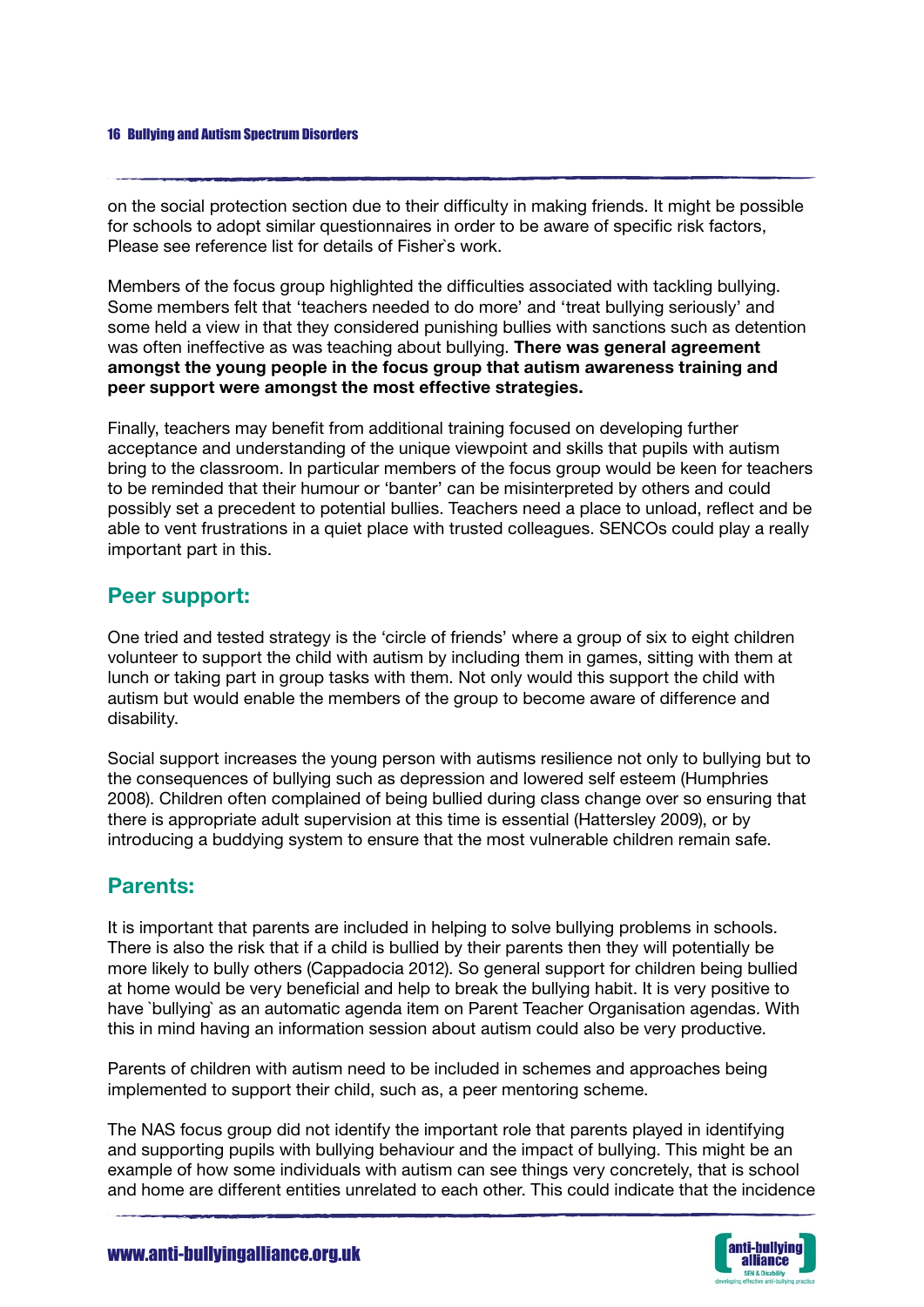of bullying is higher than is reported, as children may not share their worries with their parents. However in reply to our survey, one young person stated:

### 'bullies need sorting out at school……as soon as a bully is noticed parents should be making sure it ends'.

This indicates the clear need for close partnership between parents and school. Practical bespoke solutions can then be considered, one report (Humphrey 2008) explained how one mother was allowed into school to take photos of her sons teachers outside their classrooms holding a card with the name of their subject on it. This practical easy to implement solution enabled the pupil to be on time for classes and concentrate better as his anxiety had been reduced.



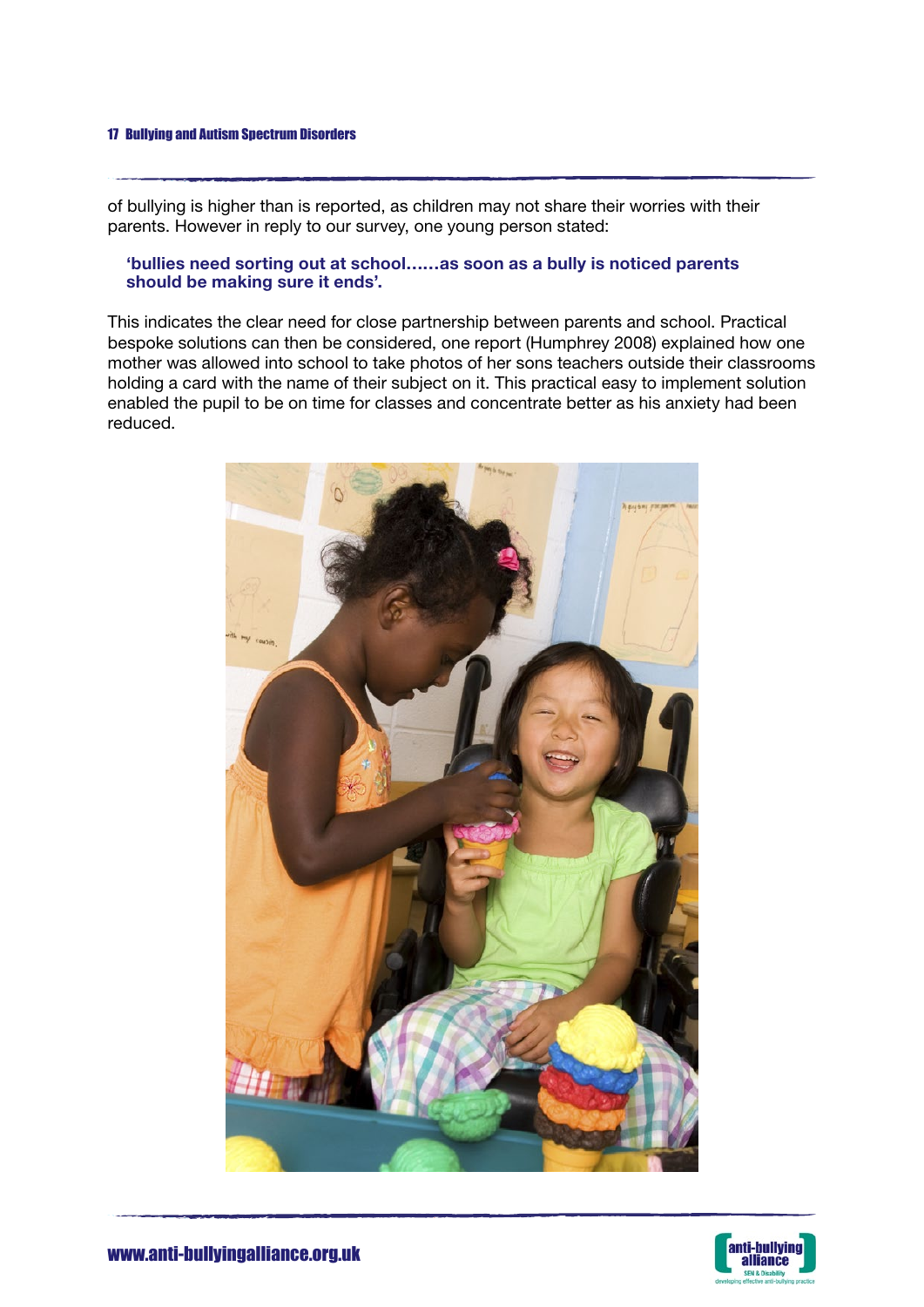# Useful Contacts

Beat Bullying http://www.beatbullying.org/ Beat Bullying work with young people and children to stop bullying

Bullying UK http://www.bullying.co.uk/advice/anti-bullying-advice Bullying UK offer information on various types of bullying including school, text and email

Chat Danger http://www.chatdanger.com/

Chat Danger provide safety advice for online games, instant messaging, mobiles, chat rooms, and emails.

ChildLine http://www.childline.org.uk ChildLine is for anyone up to the age of 18 who is in need of support or counselling due to anything of concern. Helpline: 0800 11 11 (lines open 24 hours).

### Cyber Mentors http://www.cybermentors.org.uk/

Cyber Mentors are young people who help and support each other on line. They offer support to anyone being bullied, are feeling troubled or feeling low. Helpline: 08451 205 204 (lines open Monday–Thursday 10am–4pm)

Gov.uk https://www.gov.uk/bullying-at-school/reporting-bullying Provides information from the Government regarding the legal position of school bullying. It includes information about how to report it and what schools and the police are obligated do.

Parent Partnership Services www.parentpartnership.org.uk

Statutory service offering information, advice and support to parents and carers about special educational needs. You can find your local service details at the link above.

The National Autistic Society http://www.autism.org.uk

The NAS is the leading specialist autism voluntary sector organisation in the UK. For various information and advice on bullying please visit the website or contact: information@nas.org.uk .

Samaritans http://www.samaritans.org

Samaritans are available 24 hours a day to listen to anyone in distress. Helpline: 08457 90 90 90 (lines open 24 hours) Email: jo@samaritans.org

Supportline http://www.supportline.org.uk/problems/bullying\_at\_school.php Supportline provides a telephone helpline 01708 765 200 (lines open Monday 8.30–10.30am, Tuesday, Wednesday, Thursday 5pm–7.30pm) which offers support for any problems including bullying and cyber-bullying. Email: info@supportline.org.uk

Talk Safe http://www.talksafe.org.uk/

Talk Safe an organisation which provides advice to children/young people aged 10–18.

### Youth2Youth http://www.youth2youth.org.uk

This Kidscape project is a support helpline for those aged 11 to 19, run by young people. Helpline : 0208 896 3675 (lines open Monday and Wednesday 6.30pm–9.30pm)

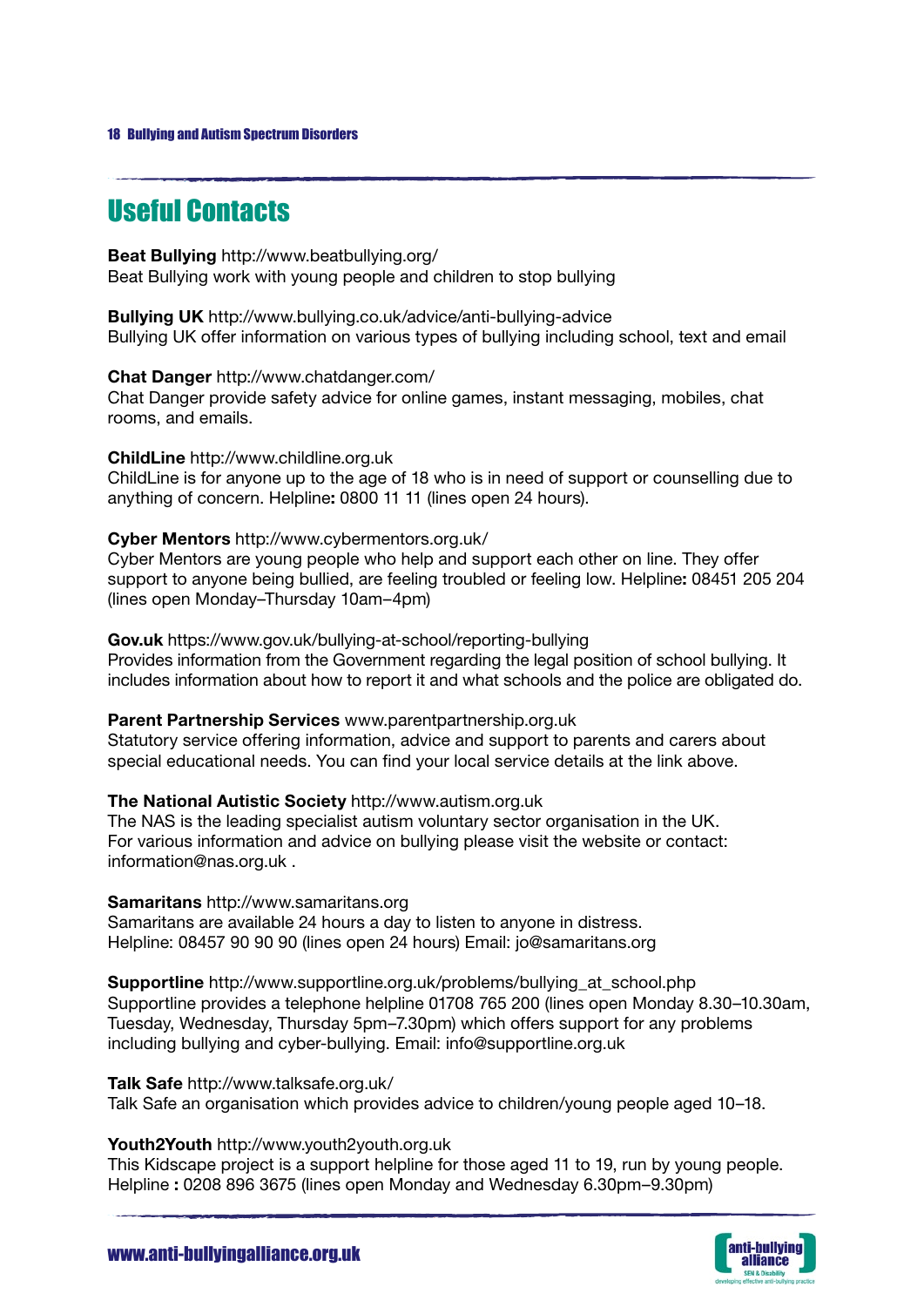# **Notes**

J.

- 1. Equality Act 2010.
- 2. Sterzing et al 2012, p.1058.

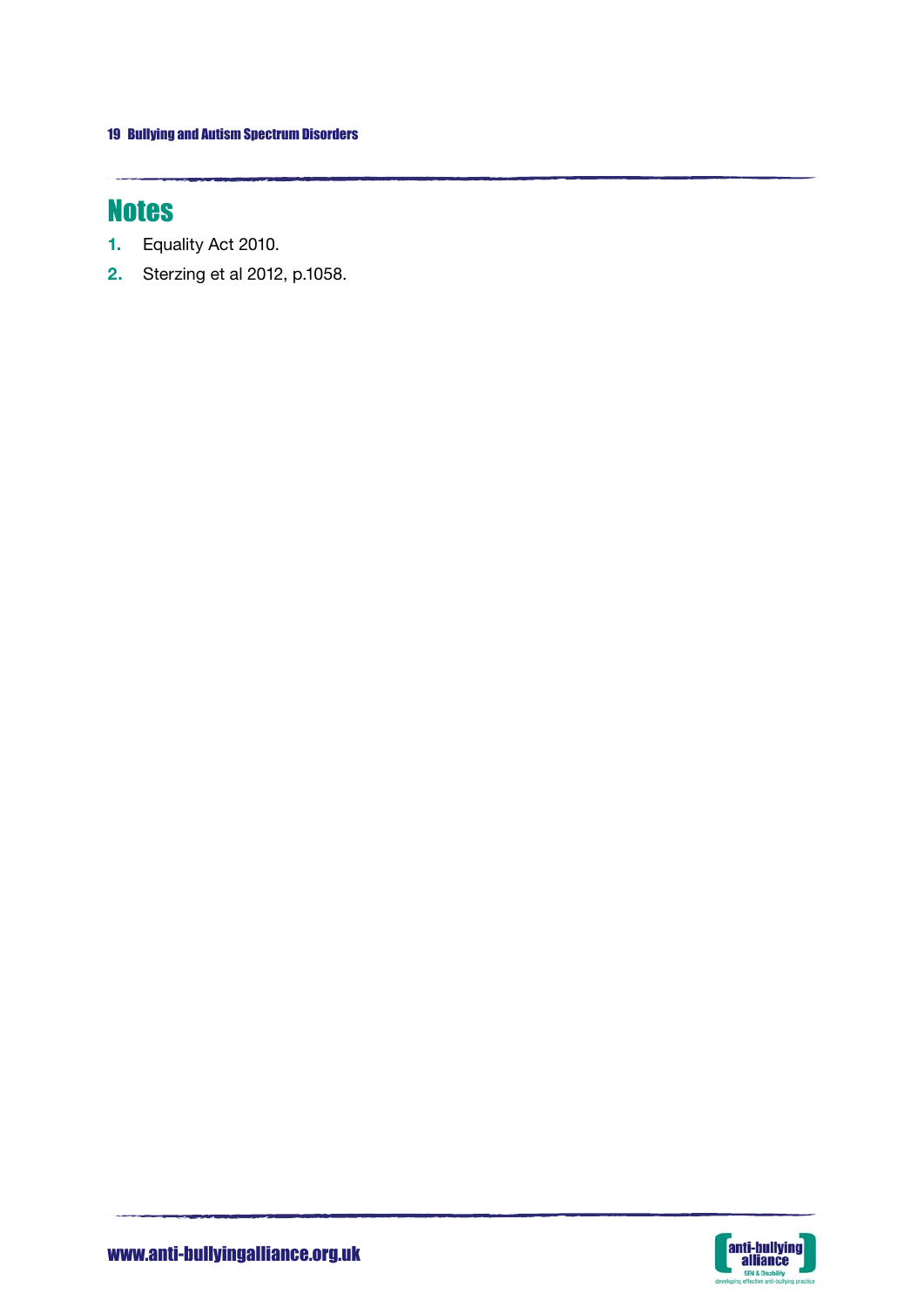# Reference List

- Anderson, C. (2012). IAN research report on bullying and children with ASD. Interactive Autism Network. Published online, 26 March 2012.
- Atwood, T. (1998). Aspergers Syndrome. A guide for parents and professionals. London: Jessica Kingsley Publishers.
- Bancroft, K et al (2012). http://www.autism.org.uk/Get-involved/50th-birthday/Survey-report.aspx.
- Bogdashina, O, (2003). Sensory perceptual issues in autism and asperger syndrome. London: Jessica Kingsley Publishers.
- Cappadocia, M.C., Weiss, J.A. and Pepler, D. (2012). Bullying experiences among children and youth with autism spectrum disorders. Journal of Autism and Developmental Disorders, volume 42, no.2, February, pp266–77.
- Coloroso, B. (2003). The Bully, the Bullied and the Bystander: From Preschool to High School How parents and teachers can help break the cycle of violence. New York, NY: Harper Resource (An imprint of Harper Collins Publishers).
- Department for Education (2010, Characteristics of bullying victims in schools https://www.gov.uk/ government/publications/characteristics-of-bullying-victims-in-schools
- Dubin, N. (2007). Asperger syndrome and bullying: strategies and solutions. Philadelphia, PA: Jessica Kingsley.
- Fisher, M.H., Moskowitz, A.L. and Hodapp, R.M. (2013). Differences in social vulnerability among individuals with autism spectrum disorder, Williams syndrome, and Down syndrome. Research in Autism Spectrum Disorders, Vol.7, Issue 8, August 2013, pp931–937.
- Hattersley, C. (2009). Autism factfile Special, (Nov). pp24–26.
- Hebron, J. (c2010). Prevalence, risk and protective factors associated with the bullying of young people with autistic spectrum disorder in England. http://www.interdisciplinary.net/wpcontent/ uploads/2011/10/Bullying\_paper\_for\_ebook\_Judith\_Hebron1.pdf.
- Heinrichs, R. (2003). Perfect targets: Asperger syndrome and bullying: practical solutions for surviving the social world. Shawnee Mission, Kansas: Autism Asperger Publishing Company.
- Humphrey, N. (2008). Including pupils with autistic spectrum disorders in mainstream schools. Support for Learning, vol.23, no.1 (Feb). pp41–47.
- Humphrey, N. and Symes, W. (2010). Perceptions of social support and experience of bullying among pupils with autistic spectrum disorders in mainstream secondary schools. European Journal of Special Needs Education, vol.25, no.1 (Feb). pp77–91.
- Howlin, P. (1997, 2<sup>nd</sup> edition) Autism and asperger syndrome. Preparing for adulthood. London: Routledge.
- Kanne, S.M. and Mazurek, M.O. (2011). Aggression in children and adolescents with ASD: prevalence and risk factors. Journal of Autism and Developmental Disorders, volume 41, no. 7, July, pp926– 37.
- Kloosterman, P. H. and others (2013). Types and experiences of bullying in adolescents with an autism spectrum disorder. Research in Autism Spectrum Disorders, vol.7, no.7, July 2013, pp824–832.
- Kowalski, R.M. and Fedina, C. (2011). Cyber bullying in ADHD and Asperger Syndrome populations. Research in Autism Spectrum Disorders, Volume 5, Issue 3, July–September, pp1201–1208.

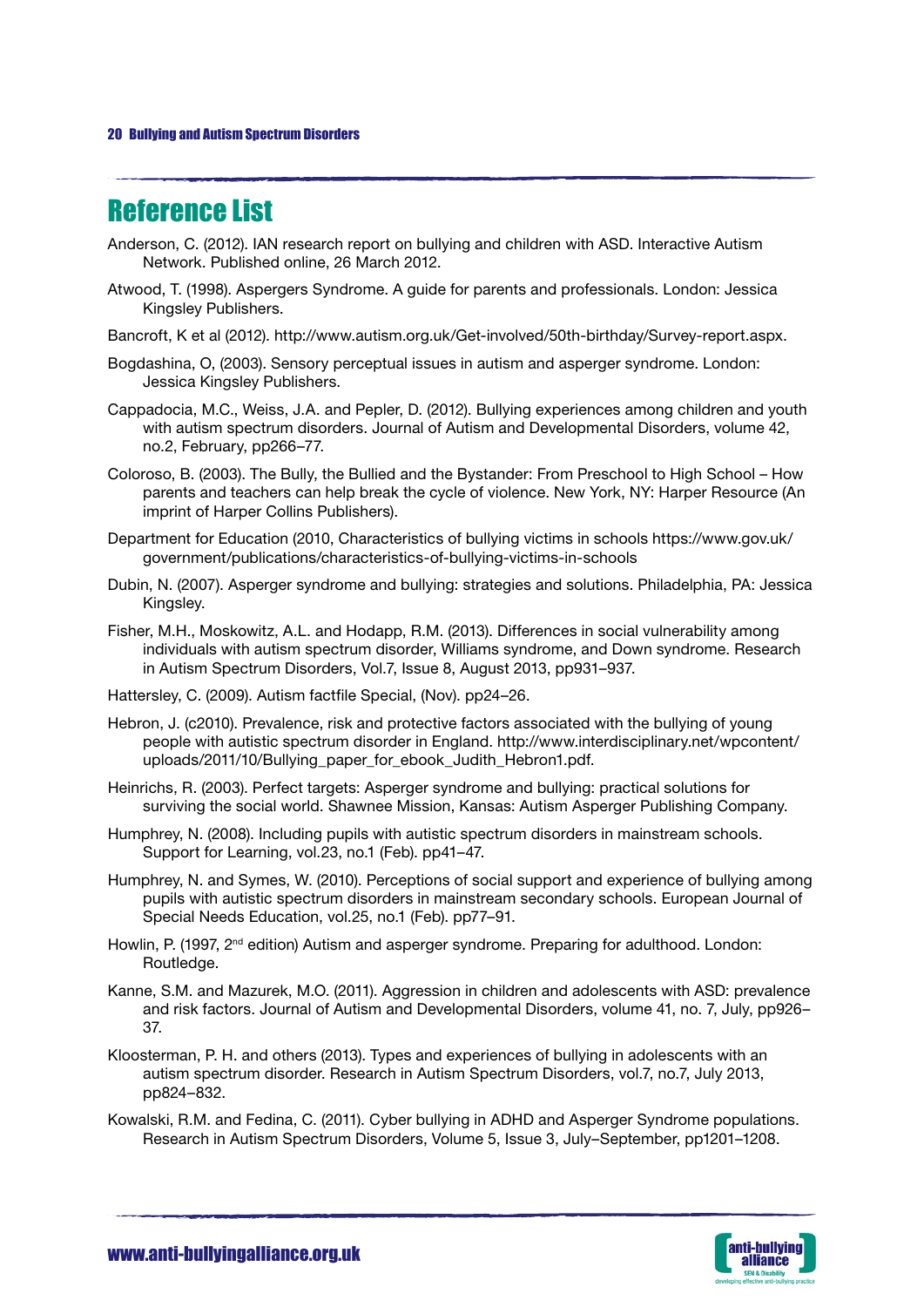Montes G. and Halterman, J.S. (2007). Bullying among children with autism and the influence of comorbidity with ADHD: a population-based study. Ambulatory Paediatrics, Volume 7, Issue 3, May 2007, pp.253–257.

- Myles, B. and others (2000) Asperger syndrome and sensory issues. Practical solutions for making sense of the world. Autism Asperger Pblishing Company: Kansas.
- The National Autistic Society (2013). What is Autism. Downloaded www.autism.org.uk 30/7/2013.
- Office of the Children's Commissioner, (2012). They never give up on you: Exclusions Inquiry http:// www.childrenscommissioner.gov.uk/content/publications/content\_561
- Reid, B. and Batten, A. (2006). B is for bullied: the experiences of children with autism and their families. London: National Autistic Society, 8pp.
- Rowley, E. and others (2012). The experience of friendship, victimization and bullying in children with an autism spectrum disorder: associations with child characteristics and school placement. Research in Autism Spectrum Disorders, Vol.6, Issue 3, July–September, pp1126–1134.
- Shtayermman, O. (2007). Peer victimisation in adolescents and young adults diagnosed with Aspergers syndrome: A link to depressive symptemology, anxiety symptemology and suicidal ideation. Comprehensive Paediatric Nursing. 30:87–107, 2007.
- Smith, P. K. (2004). Bullying: Recent Developments. Child and Adolescent Mental Health, 9, 98–103.
- Sofronoff, K., Dark, E. and Stone, V. (2011). Social vulnerability and bullying in children with Asperger syndrome. Autism, vol. 15 no. 3, May, pp355–372.
- Sterzing, Paul R. and others (2012). Bullying involvement and autism spectrum disorders: prevalence and correlates of bullying involvement among adolescents with an autism spectrum disorder. Archives of Paediatric & Adolescent Medicine, November 2012, vol.166, no.11, pp.1058–1064.
- Stobart, A. (2009). Bullying and autism spectrum disorders: a guide for school staff. London: National Autistic Society.
- Wainscot, J. and others (2008). Relationship with peers and the use of the school environment of mainstream secondary school pupils with Asperger syndrome (high-functioning autism): a case-control study. International Journal of Psychology and Psychological Therapy, Volume 8, no. 1, March, pp25–38.
- Wing, L. (1996). The autistic spectrum. London: Robinson.
- Zablotsky, B. and others (2013). The association between bullying and the psychological functioning of children with autism spectrum disorders. Journal of Developmental and Behavioural Paediatrics, January, volume 34, no. 1, pp.1–8.
- Zablotsky, B. (2013b). Risk factors for bullying among children with autism spectrum disorders. Autism published on line 30 July 2013. DOI: 10.1177/13623613 13477920 http://aut.sagepub.com/ content/early/2013/07/29/1362361313477920